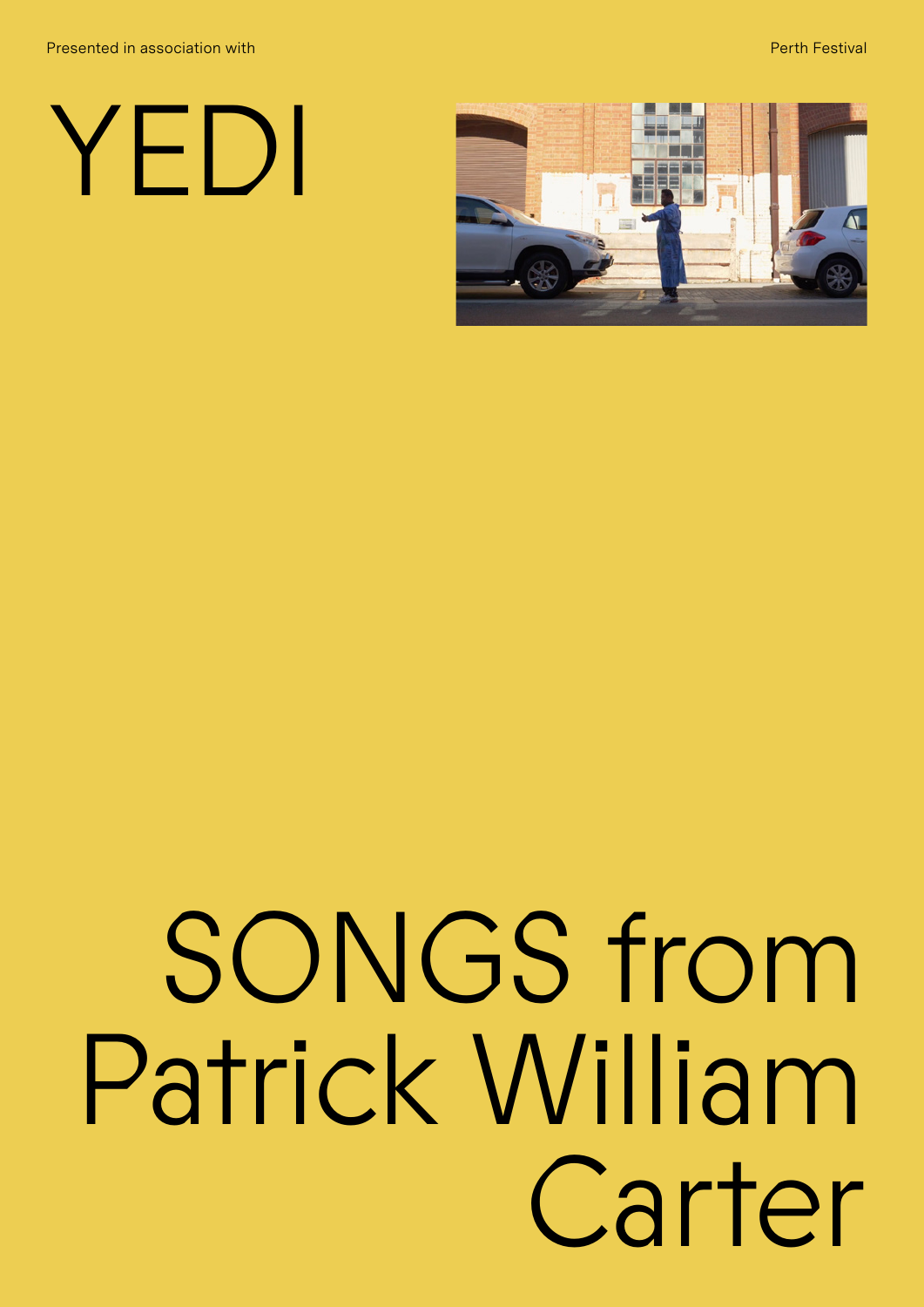### **Patrick William Carter**

Patrick William Carter is a Noongar man whose art is centred around his family and his experiences of life. His songs are made from many forms: dance and painting and filmmaking, as well as his tremolo-infused vocals.

His digital works have been screened and exhibited in WA, SA, VIC and the ACT and include *No more cryin'* which has been exhibited as part of the group exhibitions *Beyond the Western Edge*, Regional Art Summit Australia: Arts & Edges, Kalgoorlie (2014) and *HERE&NOW13*, Lawrence Wilson Art Gallery, University of Western Australia (2013).

Carter's digital work, *Dance*, was exhibited in *Revealed*, Fremantle Arts Centre (2016), and as a re-commission from ANAT for Adelaide's Tarnanthi Festival's *New Light* (2017). This edit was subsequently screened at Enlighten Festival in Canberra (2018).

Carter began his collaboration with Sam Fox on *Dance* and in 2014 participated in the Australia Council funded projects, *Room and Digital Dialogues* (2015-16), creating over ten short digital works.

In 2018 and 2019 Carter was a cast member and contributor on *You Know We Belong Together*, a Perth Festival, Black Swan State Theatre Company and DADAA co-production.

In 2017-18 Carter began development of his three-part work, *Bloom*, creating a journey out of hospital and back to culture and Country. *Bloom* was screened in *Revealed 2019* at the Fremantle Arts Centre.

In 2019, he collaborated with Sam Fox and Sam Price creating *Fireworks* for the Yagan Square tower and continues this collaboration to create his Perth Festival 2021 commissioned work, *Wind*.

### **Sam Fox**

Sam Fox is a director, writer and choreographer working across contemporary performance, literary fiction and community based collaborations.

Fox is currently working as a creative Ph.D. candidate at the University of Western Australia where he is writing a novel that explores stories of collectivisation and radical alliances.

He has recently worked as artistic director of DADAA and Circus WA's *Experience Collider* project bringing young people with high support needs together with their peers in a performance project that premiered at the State Theatre Centre in October 2019; as a peer collaborator with Patrick Carter on his digital artwork, *Fireworks,* for the Yagan Square 360 screen; and as an independent producer with robotic sculpture artists ololo, and choreographer Rachel Arianne Ogle.

As director of interdisciplinary company Hydra Poesis, his performance and media works have been presented in a wide range of national and international contexts. Fox is an alum' of the Sidney Myer Creative Fellowship program, a former artistic director of STEPS Youth Dance Company, a former associate producer of ARTRAGE, and has served as a panellist with the Department of Culture and the Arts, the Australia Council for the Arts, Committee for Perth, and as a board member of Contact Inc (Qld) and Hold Your Horses (WA).

### **Simone Flavelle**

Simone Flavelle is an independent Producer and Consultant to artists with disability and the arts, film and disability sectors. She is currently developing the My Studio service with My Place, focused on supporting artists with access to studio space, arts and film mentors, materials and pathways to training and the mainstream arts/film sectors.

Flavelle has recently completed three years as Screenwest's Diversity and Inclusion Manager, developing WA screen industry knowledge and practice around diversity and supporting practitioners identifying as diverse to be included in industry.

Previously a Founding Member and Digital Producer at DADAA (Disability in the Arts, Disadvantage in the Arts Australia), between 1994 and 2019, Simone designed and implemented arts and cultural projects, workshops and digital mentoring programs with hundreds of Western Australians identifying as disability diverse. Initiatives included The Lost Generation Project, the Mixed Reality Project, and Experience Collider.

Led by artists with disability, Flavelle has supported performers, artists and filmmakers to create works for screen, exhibition, theatre, online and in and around specific sites.

Flavelle is currently a member of Perth Festival's DAIP committee and has recently served as an Australia Council for the Arts peer assessor. She is also a parent to two young artists living with disability.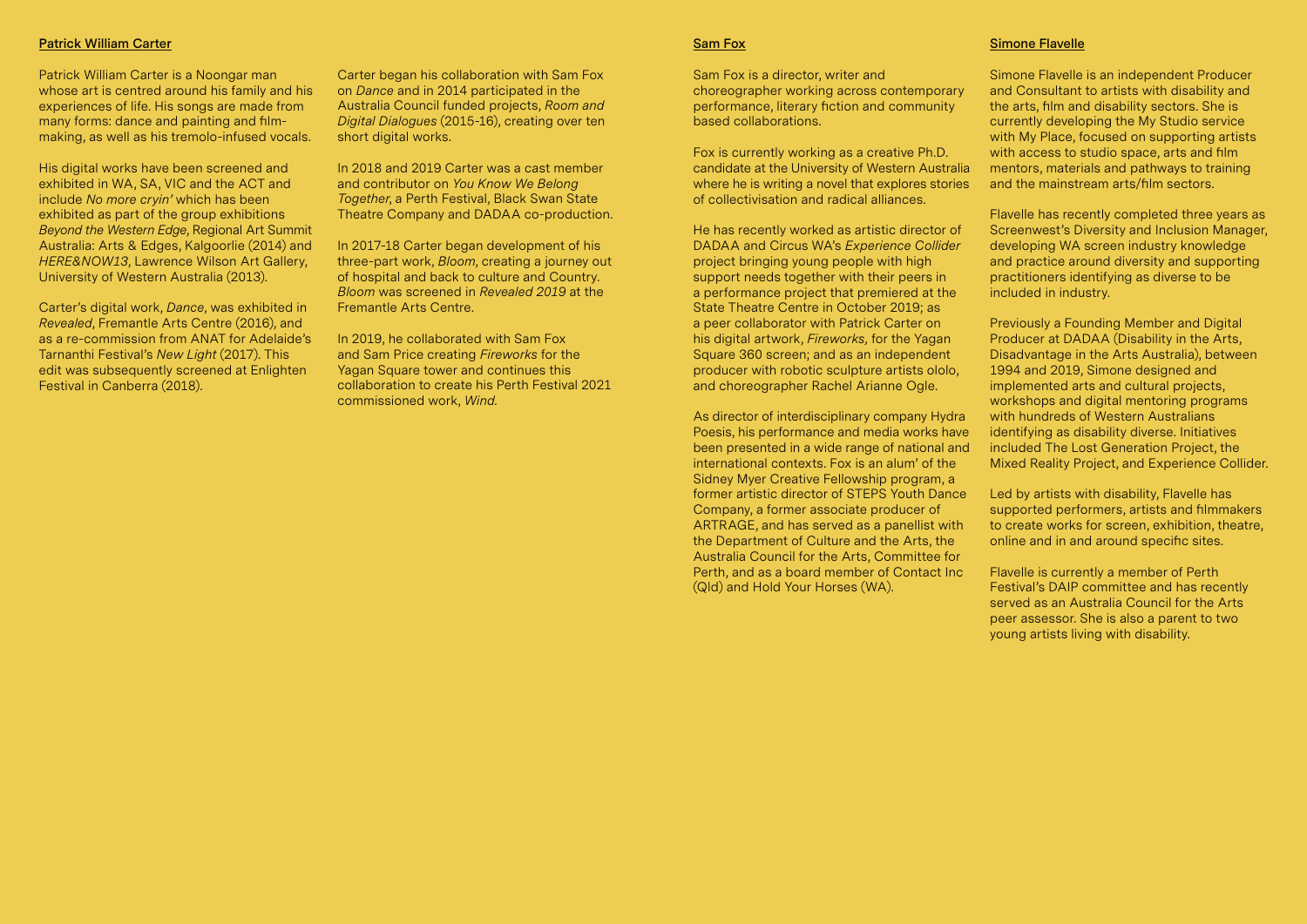

# YEDI SONGS from Patrick William Carter

### **February** - April 2021

Images Top to Bottom: Patrick Carter, *Wind* (still), 2021. *No More Cryin'* (still), 2013. *Bloom#3* (still), 2018. *Fireworks* (still), 2018.

A reflection on the artist's practice by mentor and collaborator, Sam Fox.

Patrick William Carter is a Noongar man whose art is centred around his family and his experiences of life. His songs are made from many forms: dance and painting and film-making, as well as his tremolo-infused vocals. In the language of contemporary art, Pat's work is interdisciplinary, hybrid, mixed, but he doesn't draw lines between media at all. Across the diverse material and shape of his songs, Pat weaves meaning.

His process is deeply social. It is driven by relationships and peer-to-peer exchanges in the<br>studio. As one of his mentors and collaborators,<br>I have had the privilege of sharing this process.<br>Other key mentors and collaborators who<br>have contributed to the works in th include Laura Boynes, Lincoln McKinnon, Rocky Eades, producer Simone Flavelle, Deborah May, Sohan Ariel Hayes, Sam Price, Roly Skender and Rachel Arianne Ogle. If Pat is the solo songmaker, we are his band, his studio technicians his instrumentalists.

Some days in the studio, Pat will start working with paint, other times he will dance or sing. Then he will switch media. There will be many long discussions. We will talk about the work he has created – he will weave in family, news of friends and collaborators, aspirations, memories and talk of culture, music, films. In the process of these yarns, Pat will connect the symbols, stories, colours and tones he has been exploring. A clear intention will emerge and he will dive into this work with intense focus

Some songs will literally be rendered out of the air – in the process of making *Fire Works* (2019), Pat began to dance his drawings and then tease out precise points in space with his body, intuitively reimagining the drawings as three-dimensional sculptures. Other songs are urgent statements or expressions of feeling. In *No More Cryin'* (2012), Pat explores loss and the emotions of living away from his family. In *Bloom* (2016), he creates a journey out of hospital and back to Country and culture.

Pat will often pause in his work and declare, 'I want to say…'. His strong sense of justice simmers beneath the surface in his art and his emotional power rises and falls, seeking outlet. As with his approach to artistic media, Pat fluidly threads his joys and his struggles together. His greatest desire is 'to make people happy', but he doesn't shy away from exploring painful emotions.

*SONGS* is a retrospective of Pat's media artworks that also features a new commission by Perth Festival entitled *Wind* (2021). In this new work, Pat interweaves themes of family, happiness and love with images of the environment, his pride in his Noongar culture, and his love of music. Over a three-day shoot, Pat sang, painted, danced and jammed, building the raw material for a media tapestry of personal signs, movements and sonic statements.







#### **List of works**

*Wind* (2021) Single channel HD video 8:12 min. Collaborators: Sam Fox, Sam Price, Rachel Arianne Ogle, Roly Skender

*Fireworks* (2019) Single channel HD video 4:00 min. Collaborators: Sam Fox, Sam Price, Lincoln McKinnon

We prepared for this shoot over a period of months, improvising with video, exploring dance in the studio with Rachel Arianne Ogle, drawing and painting – sometimes in parks and cafés rather than working shut away by ourselves. During NAIDOC week we were hanging out in the WAAPA café and Pat spontaneously painted are www.wase and the opentancedary painted<br>a version of the Aboriginal flag starting only with black. He then began to mix colours and use the handle of his brush to paint dots into its centre, and these became a unique constellation of meaning. As he painted, Pat talked about how the colours represented aspects of the land and sea. This work became one of the key elements of *Wind* that we brought to the shoot.

A few weeks later, in the film studio, Pat spent four hours painting a wall-sized artwork with the constraint of only using the colour purple. This work began with brushstrokes that became abstract icons, then a snaking line cut across the painting – snakes are a key motif that recurs in Pat's work (connecting with themes of magic, danger and culture), these were followed by a human face, Pat's name, a large section of writing, animal tracks, shapes and winged creatures, and a full-size shadow of himself painted onto the floor.

In these paintings, Pat renders two precise aesthetic visions. When I watch Pat paint, what strikes me is how deliberate and considered he is. It can look as though his art is spontaneously arising but he is constantly reviewing and making bold decisions about the work as it unfolds. This is also true of his dance improvisations and his song making. In *Wind* he dances a world into existence with rhythmic gestures and sweeping movements. In one moment he seeds the ground and embodies the growth of flowers. In his songs he sings of love and family, dedicating 'my heart for you'.

There is a lot of joy in this particular work and, as his friend and collaborator, I think this has something to do with Pat's arrival – of living with his family, of being in a position to make his art, and of being a valued peer within a network of artists and collaborators.

In 2020, Pat became one of the founding members of a new group of local artists: Seven Collective. Seven is a group of independent artists with disability that has grown through collaborative projects dating back to 2016. Amongst this community, Pat is recognised as a senior practitioner. He is currently making a new work that documents his family in collaboration with his mother Sophia Thorne, film-maker Deborah May and visual artist Johanna Keyser. And through new opportunities – such as presenting a workshop to professional dancers at WA Ballet and to peers within this year's Perth Festival – Pat is now sharing his practice and leading among the broader creative community.

*SONGS* allows viewers to experience Pat's body of work and his creative journey. It is an incredibly important retrospective that marks his place as one of our state's most unique and powerful artistic voices.

*Bloom #1* (2017) Single channel HD video 4:25 min.

*Bloom #2* (2018) Single channel HD video 2:26 min.

*Bloom #3* (2018) Single channel HD video 2:26 min. Collaborators: Laura Boynes, Lincoln McKinnon, Deborah May, Robert Eades



*No more cryin'* (2013) Single channel HD video

2:27 min. **Collaborators** Sohan Ariel Hayes